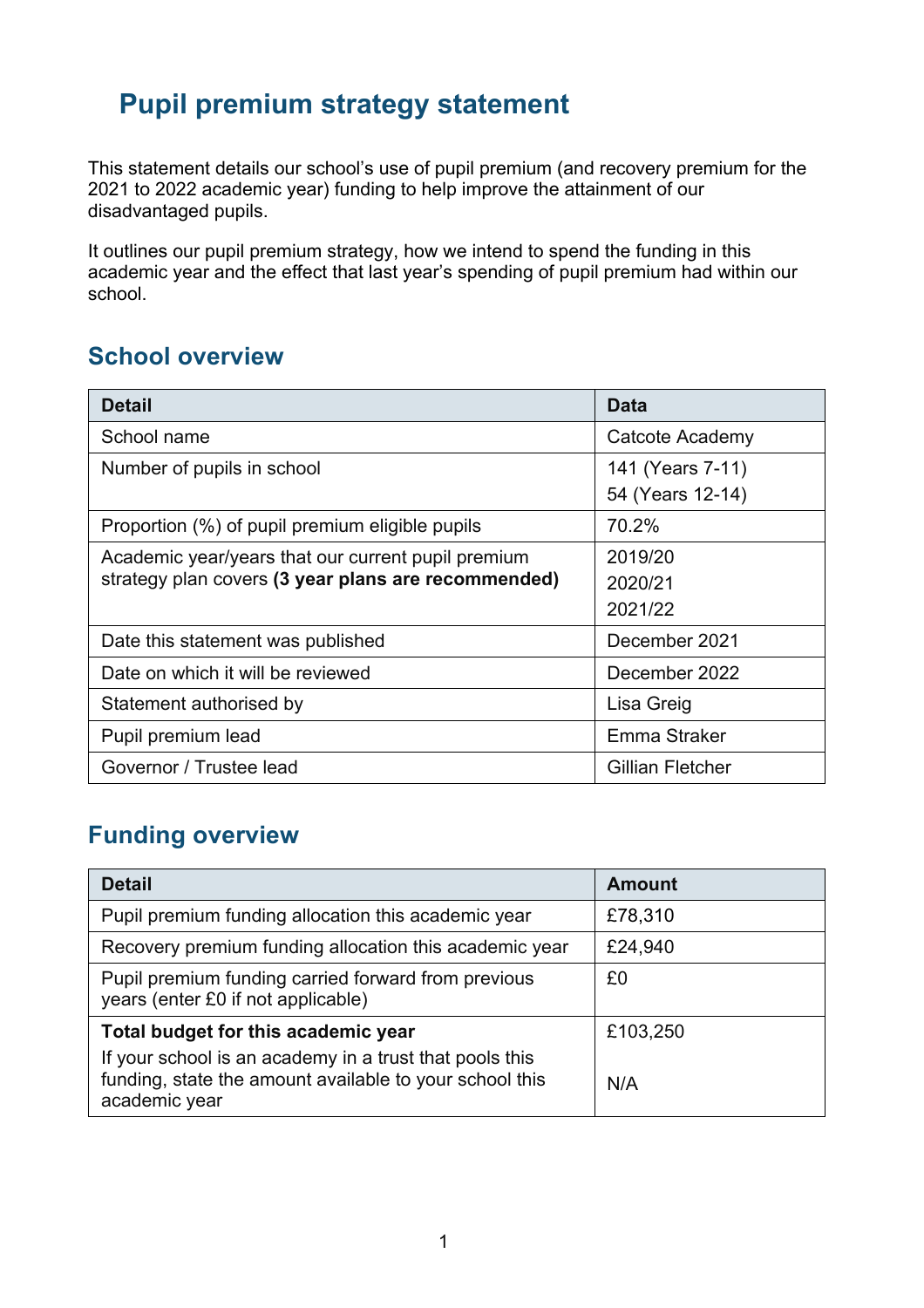# **Part A: Pupil premium strategy plan**

### **Statement of intent**

All students at Catcote Academy have special educational needs (SEN). In September 2021 51.8% of our cohort are eligible for Pupil Premium, indicating that deprivation is part of the wider context of over half of our students' lives. As such, we need to take an holistic approach to our pupil premium strategy to ensure that we address all barriers to achievement, regardless of the underlying cause.

Our aim is that, irrespective of background and additional need, all students are happy and safe and able to develop their confidence and independence. We use a tiered approach to allocating Pupil Premium which includes teaching, targeted academic support and wider strategies.

Our current strategic plan, from September 2019 to July 2022, focuses on addressing the following areas:

- Wellbeing
- Communication
- Achievement
- Independence

This plan aims to support improvements in students' readiness to learn and in staff skills and knowledge of specific strategies for targeted areas of need.

An additional factor for this academic year is the ongoing impact of the Covid pandemic on student achievement and wellbeing.

# **Challenges**

This details the key challenges to achievement that we have identified among our disadvantaged pupils.

| <b>Challenge</b><br>number | <b>Detail of challenge</b>                                                        |
|----------------------------|-----------------------------------------------------------------------------------|
|                            | Social deprivation which impacts on presentation in school                        |
|                            | Type and severity of SEN                                                          |
|                            | Impact of Adverse Childhood Experience (ACEs)                                     |
|                            | Long term impact of Covid pandemic on achievement, mental health and<br>wellbeing |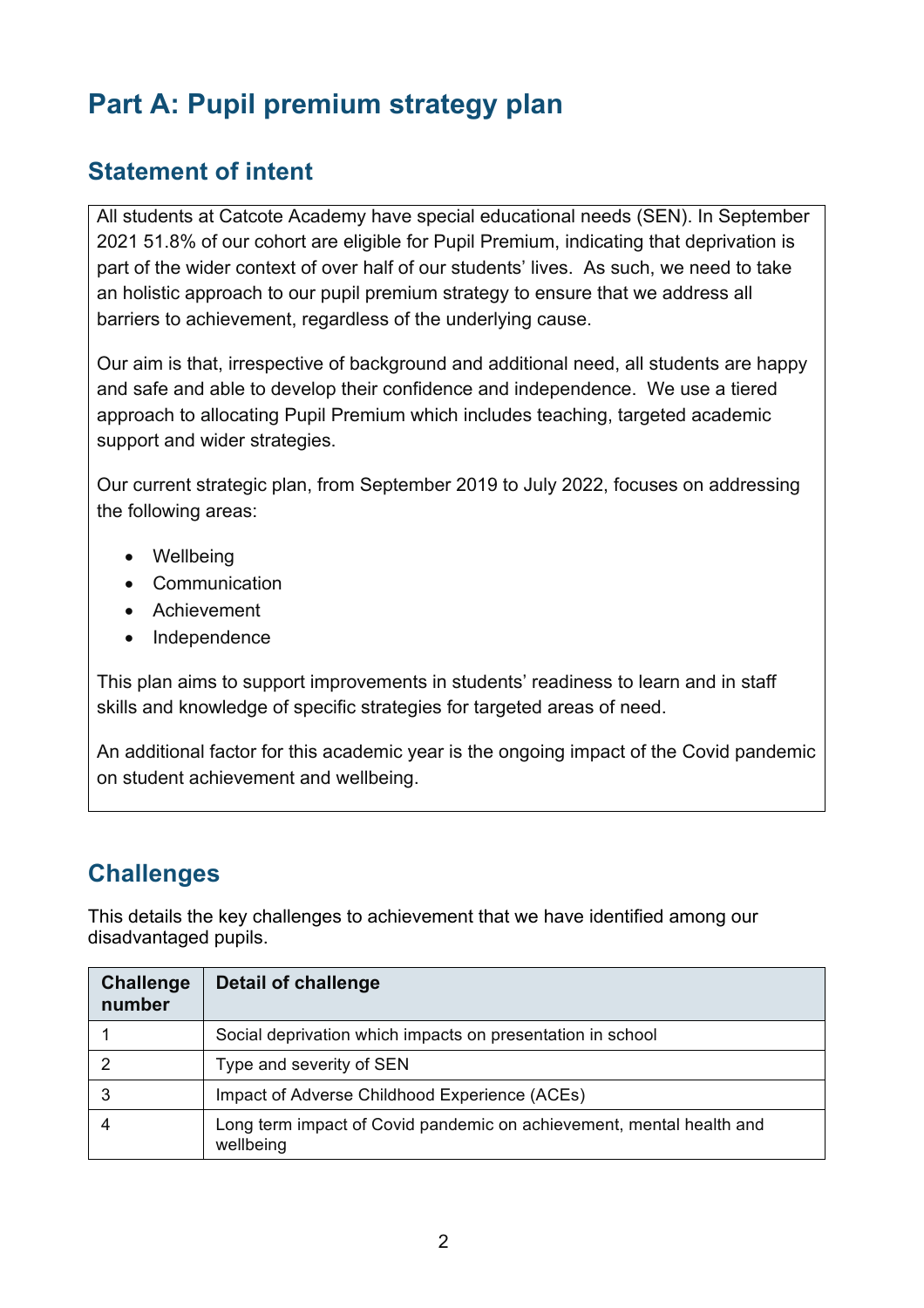### **Intended outcomes**

This explains the outcomes we are aiming for **by the end of our current strategy plan**, and how we will measure whether they have been achieved.

| <b>Intended outcome</b>                                                                                       | <b>Success criteria</b>                                                                                         |
|---------------------------------------------------------------------------------------------------------------|-----------------------------------------------------------------------------------------------------------------|
| Students will be better equipped to self-<br>regulate their emotions                                          | Improved readiness to learn, demonstrated<br>by fewer recorded incidents of in-classroom<br>disruption on CPoms |
| Students' individual needs will be better<br>supported by staff having improved their skills<br>and knowledge | Completion and implementation of training<br>linked to identified areas                                         |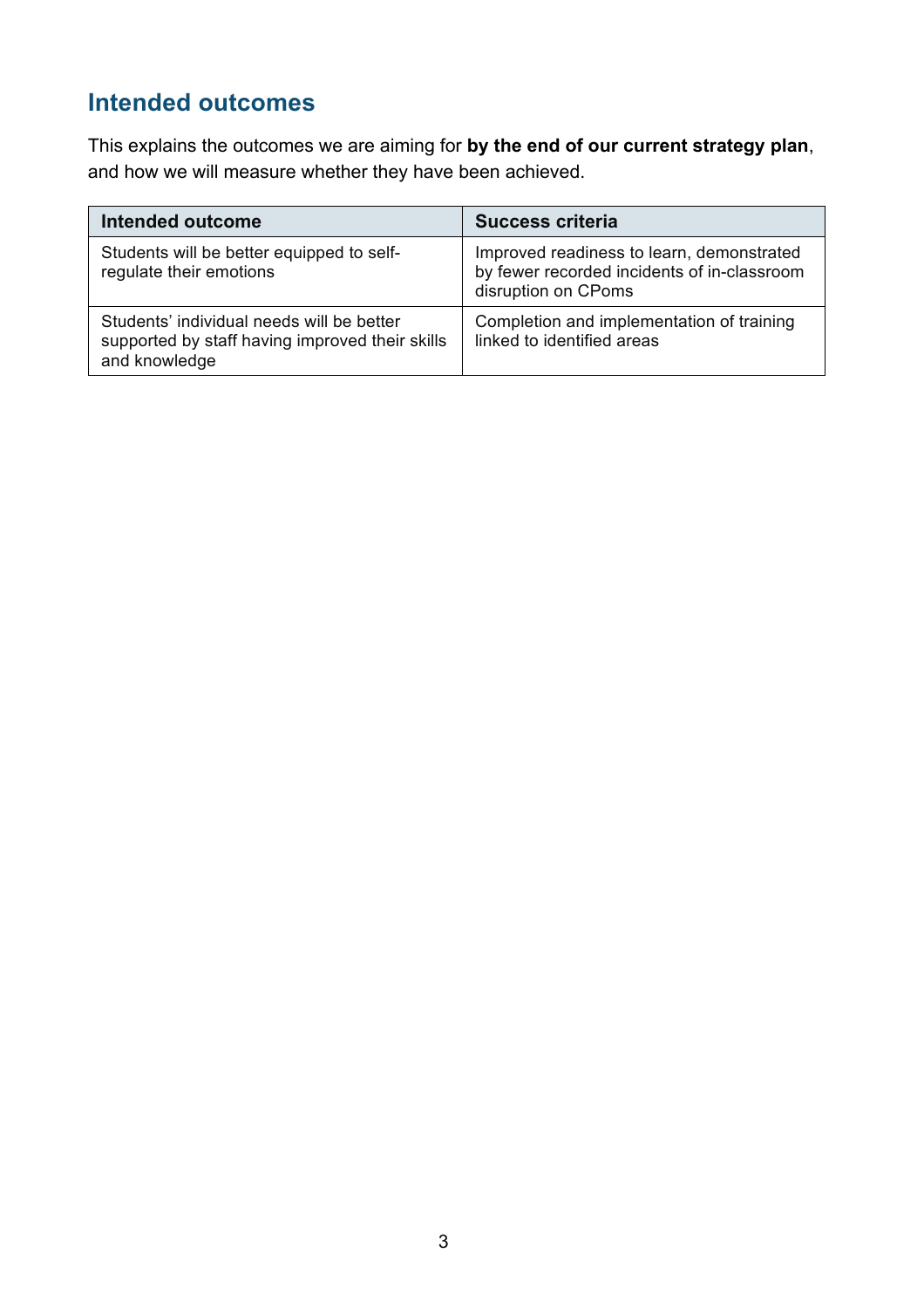# **Activity in this academic year**

This details how we intend to spend our pupil premium (and recovery premium funding) **this academic year** to address the challenges listed above.

#### **Teaching (for example, CPD, recruitment and retention)**

Budgeted cost: £15,000

| <b>Activity</b>                                                                                                          | <b>Evidence that supports this</b><br>approach                                                                                                                                                                        | <b>Challenge</b><br>number(s)<br>addressed |
|--------------------------------------------------------------------------------------------------------------------------|-----------------------------------------------------------------------------------------------------------------------------------------------------------------------------------------------------------------------|--------------------------------------------|
| CPD on different<br>types of PLAY                                                                                        | Students are more ready to learn<br>$\bullet$<br>CPoms data<br>$\bullet$<br>Opportunities created within the<br>$\bullet$<br>curriculum for play which will<br>develop social, problem solving<br>and thinking skills | 2, 3                                       |
| <b>SCERTS Level 1</b><br>Training                                                                                        | CPoms data<br><b>CASS Plans</b><br>Inidividual learning intentions for<br>social communication and<br>emotional regulation                                                                                            | $\overline{2}$                             |
| Increase the number<br>of Thrive Licensed<br>practitioners                                                               | • Students are more ready to learn<br>and better able to self-regulate                                                                                                                                                | 1, 3, 4                                    |
| <b>Challenge Partners</b><br>membership                                                                                  | Senior and middle leaders use<br>best practice to support staff<br>Peer observation and review<br>feedback                                                                                                            | 1, 2, 3, 4                                 |
| Further develop 'Total<br>communication<br>approach' across the<br><b>Academy and Trust</b>                              | • All forms of communication are<br>support and available resources<br>are embedded in the classroom                                                                                                                  | $\overline{2}$                             |
| <b>Extended SLA with</b><br>Psychology Team for<br>English/Literacy<br>support                                           | Improved rate of progress in<br>targeted areas                                                                                                                                                                        | 2, 4                                       |
| Dedicated TLR to<br>support collaboration<br>between staff to<br>identify gaps in<br>learning and facilitate<br>progress |                                                                                                                                                                                                                       | 1, 2, 3, 4                                 |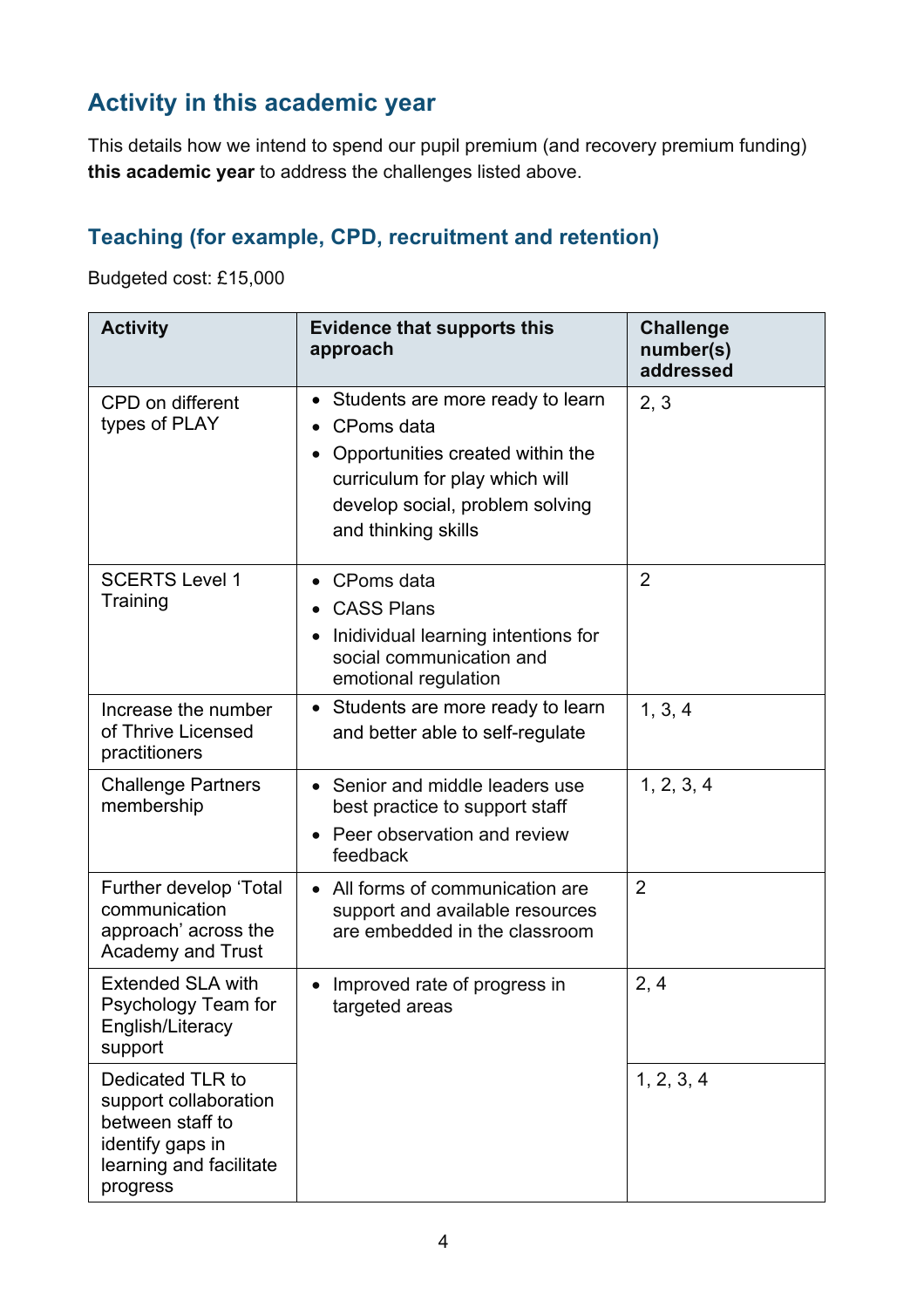#### **Targeted academic support (for example, tutoring, one-to-one support structured interventions)**

Budgeted cost: £15,618

| <b>Activity</b>                                                                                                                                 | <b>Evidence that supports this</b><br>approach                                                              | <b>Challenge</b><br>number(s)<br>addressed |
|-------------------------------------------------------------------------------------------------------------------------------------------------|-------------------------------------------------------------------------------------------------------------|--------------------------------------------|
| Targeted intervention<br>in English and Maths<br>to support student<br>progress in Reading<br>and in achieving<br>accreditation in KS4<br>and 5 | • Improved rate of progress in<br>targeted areas<br>• Accreditation completed within<br>expected timescales | 4                                          |

### **Wider strategies (for example, related to attendance, behaviour, wellbeing)**

Budgeted cost: £72,632

| <b>Activity</b>                                                                      | <b>Evidence that supports this</b><br>approach                                                                                            | <b>Challenge</b><br>number(s)<br>addressed |
|--------------------------------------------------------------------------------------|-------------------------------------------------------------------------------------------------------------------------------------------|--------------------------------------------|
| 1:1 and group<br>sessions, teacher<br>support via SLA<br>Educational<br>Psychologist | • Students are more ready to learn<br>and better able to self-regulate                                                                    | 1, 3, 4                                    |
| Thrive 1:1 sessions                                                                  | • Individual outcome plan targets<br>are achieved                                                                                         | 1, 3, 4                                    |
| Where relevant,<br>students have access<br>to a specialist<br>occupational therapist | Students sensory processing and<br>integration needs are met in the<br>school envionrment, resulting in<br>them being more ready to learn | $\overline{2}$                             |
| Phase 1 TLRs<br>overseeing SEMHD,<br>Communication and<br>Interaction, and ASC       | Students are more ready to learn                                                                                                          | 1, 2, 3, 4                                 |
| <b>Continue OPAL</b><br>project and achieve<br><b>Gold Award</b>                     | Improvement in quality of play<br>across all phases and pathways                                                                          | 1, 3, 4                                    |
| Run daily breakfast<br>club                                                          | • Students are more ready to learn                                                                                                        | 1                                          |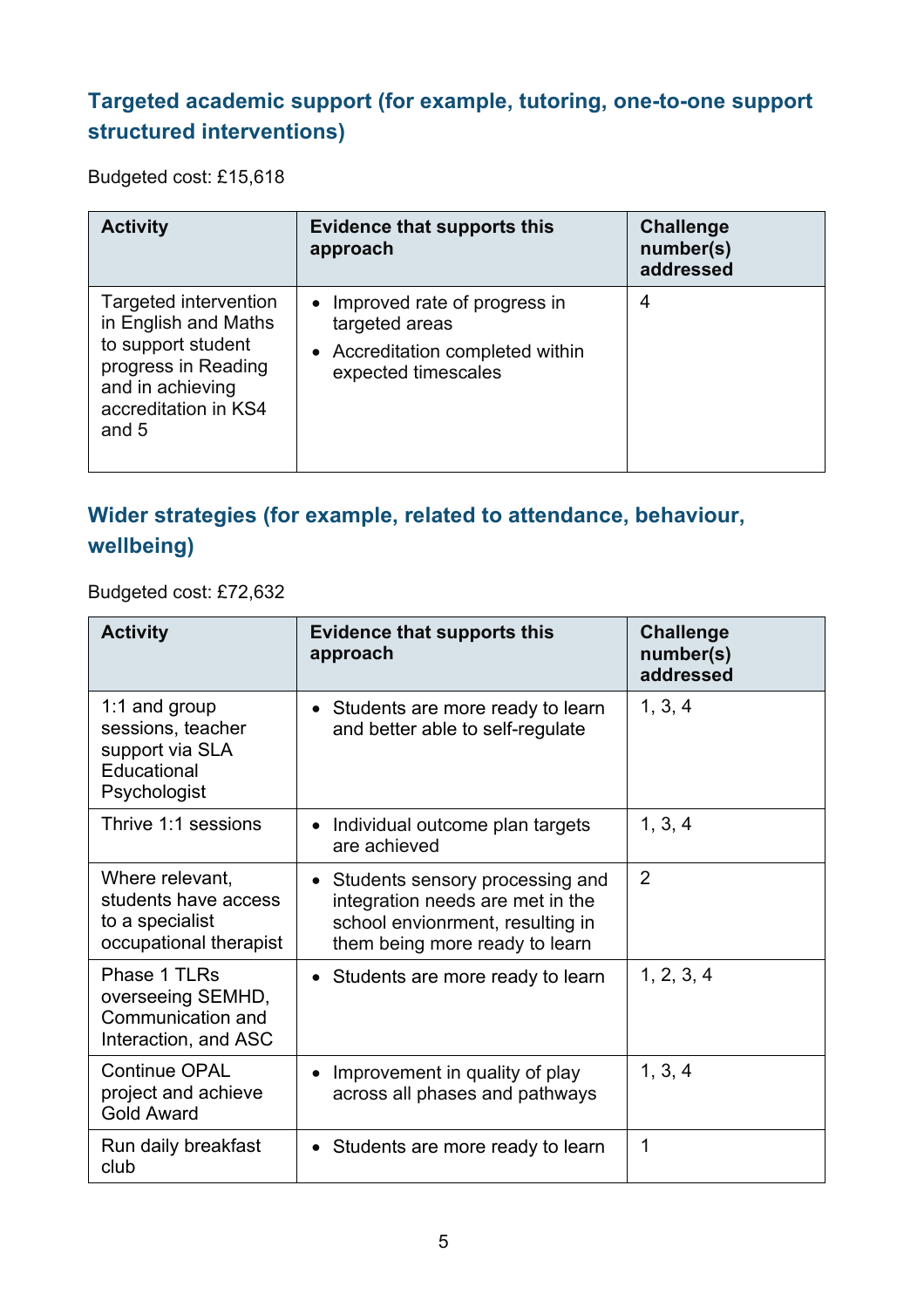| Employment of                 | • Attendance data                  | 1, 3, 4 |
|-------------------------------|------------------------------------|---------|
| <b>Family Liaison Officer</b> | • Students are more ready to learn |         |

## **Total budgeted cost: £**103,250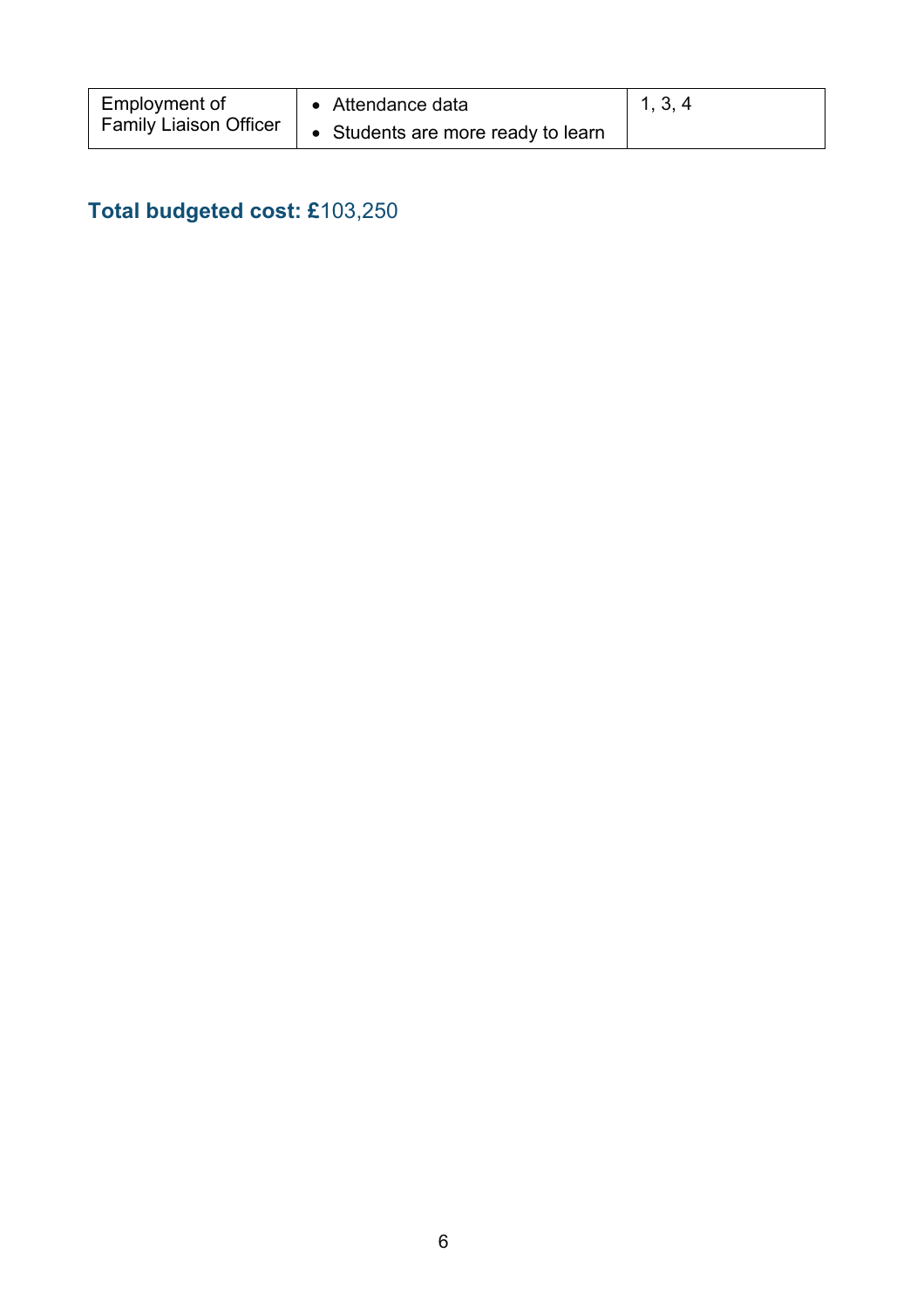# **Part B: Review of outcomes in the previous academic year**

### **Pupil premium strategy outcomes**

This details the impact that our pupil premium activity had on pupils in the 2020 to 2021 academic year.

| <b>PRIORITY 1</b>                                                                                                                                                                                        |                                                                                                                                                                                                                                                                                                                                               |                                                                                                                                                                                                                                                                                                                                                                                                                                                                                       |
|----------------------------------------------------------------------------------------------------------------------------------------------------------------------------------------------------------|-----------------------------------------------------------------------------------------------------------------------------------------------------------------------------------------------------------------------------------------------------------------------------------------------------------------------------------------------|---------------------------------------------------------------------------------------------------------------------------------------------------------------------------------------------------------------------------------------------------------------------------------------------------------------------------------------------------------------------------------------------------------------------------------------------------------------------------------------|
| Actions                                                                                                                                                                                                  | Success Criteria                                                                                                                                                                                                                                                                                                                              | Evaluation (see student outcomes)                                                                                                                                                                                                                                                                                                                                                                                                                                                     |
| Develop staff<br>knowledge and<br>understanding<br>of the key<br>characteristics<br>of our learners<br>CPD on<br>'enabling'<br>environments<br>to meet the<br>needs of<br>different types<br>of learners | Evidenced through the Trusts<br>monitoring mechanisms - needs of all<br>students is matched appropriately to<br>the curriculum offer<br>Environments are further matched to<br>the curriculum being delivered. The<br>learning environment is conducive to<br>enabling students to engage in<br>learning (evidenced through learner<br>walks) | Blue and yellow pathway staff engaged in training<br>and strategies have been to be implemented (as far<br>as possible alongside Covid measures). CASS plans<br>have been embedded to support readiness to learn<br>strategies. The new curriculum offer is linked to the<br>understanding of key characteristics of learners.<br>Modifications made to tailor learning environments<br>to students' individual needs which better supports<br>their ability to engage with learning. |
| Continue<br>challenge<br>partners<br>programme                                                                                                                                                           | Through annual peer review and<br>knowledge exchange strengths and<br>areas for development can be<br>identified to improve teaching and<br>learning which in turn will impact on<br>school improvements and student<br>outcomes for PP students.                                                                                             | We continue to be members of Challenge partners to<br>support sharing of good practice although working<br>with other schools has not taken place due to the<br>Covid pandemic.                                                                                                                                                                                                                                                                                                       |

| <b>PRIORITY 2</b> |                                     |                                                       |
|-------------------|-------------------------------------|-------------------------------------------------------|
| Actions           | Success Criteria                    |                                                       |
| $1:1$ , group     | Staff are equipped with further     | Educational Psychologist supported SEMH TLR to        |
| sessions and      | tools and strategies to support     | work with students who were identified as needing     |
| teacher support   | students with social, emotional and | extra support. Staff are better prepared to deal with |
| via SLA           | mental health difficulties          | challenges which occur on a day to day basis,         |